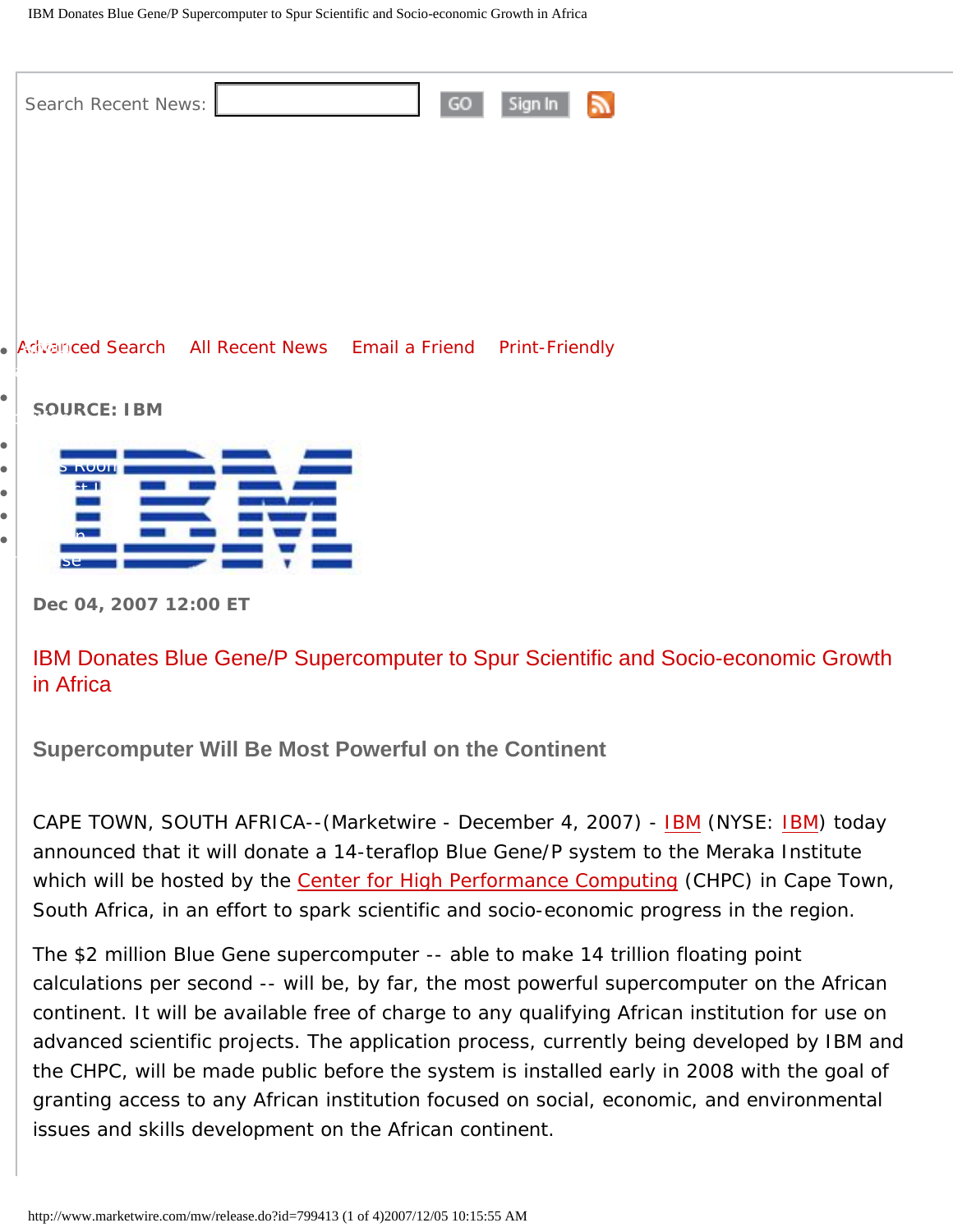The donation was prompted by an extensive series of meetings on economic development opportunities in Africa recently convened by IBM as part of its annual Global Innovation Outlook (GIO) process. More than 150 global business, academic and government leaders agreed that building scientific and technical capability within Africa is one of the fundamental keys to growing its economy.

"Unlike simple donations of cash or even laptop computers, access to advanced supercomputing capabilities immediately places the African scientific community on an even playing field with the rest of the world," said [Mark Dean](http://domino.research.ibm.com/comm/research_people.nsf/pages/dean.index.html?Open&printable), an IBM Fellow and Research Vice President who brokered the donation. "With this Blue Gene, the CHPC can tackle largescale, complex computing problems that are pertinent to the African people, including infectious disease treatments, management and prevention, climate modeling, alternative energy and fuel systems, and plant genomics."

Blue Gene's new home, the CHPC, is managed by the Council for Scientific and Industrial [Research](http://www.csir.co.za/) (CSIR) through the [Meraka Institute](http://www.meraka.org.za/). The CSIR is a public research institution whose objective is to facilitate African economic and social development through human capital development, needs-based research and innovation. It will work with top IBM scientists to evaluate proposals from research and academic institutions across Africa to determine access to the computer.

"We are primarily focused on initiatives that have significant scientific, environmental or socio-economic outcomes," said Johan Eksteen, Meraka Institute. "We have a broad view of strategic research projects across the academic and broader research community needing high performance computing capacity. The power of this Blue Gene will help us further our objective of providing high-end computing and expertise for exploratory science, medicine, engineering and social sciences in Africa to make a real positive impact."

Originally designed to model protein folding and nuclear simulations, the **[Blue Gene](http://www-01.ibm.com/chips/techlib/techlib.nsf/products/Blue_Gene)** family of supercomputers consistently tops the list of the world's fastest supercomputers.

The donation of the Blue Gene/P system follows an announcement in September that IBM and the Climate Systems Analysis Group at the University of Cape Town launched a global computing effort through World Community Grid to improve regional climate models in order to make better projections about what effects a changing climate will have in Africa.

The project, "AfricanClimate@Home," will use the vast computational power of World Community Grid, a virtual supercomputer comprised of hundreds of thousands of individuals who donate their unused computer time, making it as powerful as one of the world's top five supercomputers. Researchers will use the computational power of World Community Grid to improve the models used to predict the climate by conducting simulations in small regions of Africa and then checking them against real observations.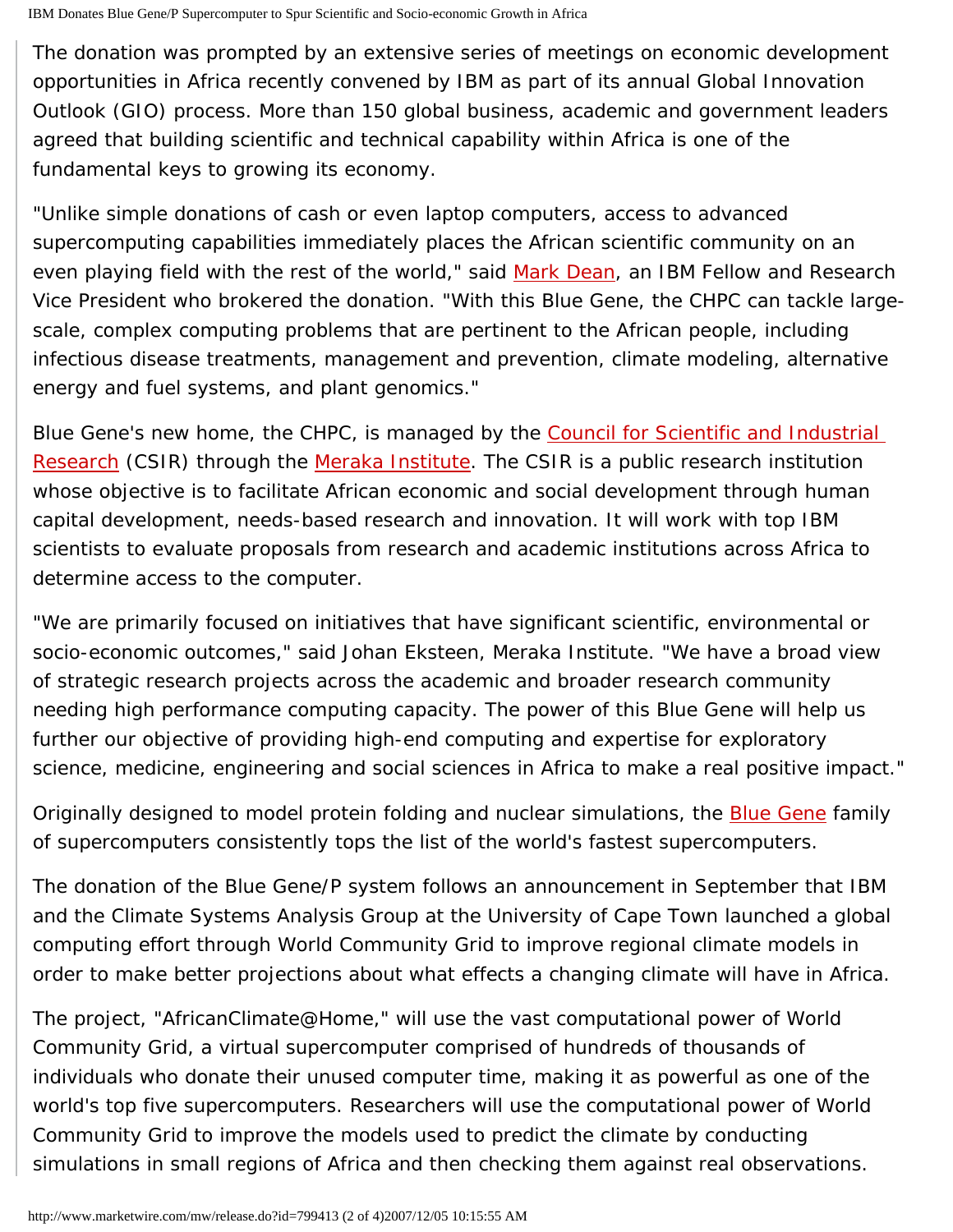About the CSIR and Meraka Institute

The Council for Scientific and Industrial Research (CSIR) in South Africa is one of the leading scientific and technology research, development and implementation organisations in Africa. It undertakes directed research and development for socio-economic growth.

The major objective of the Meraka Institute is to facilitate national economic and social development through human capital development and needs-based research and innovation, leading to products and services based on Information and Communication Technology.

About IBM's Global Innovation Outlook

IBM's Global Innovation Outlook, launched in 2004, brings together leaders from business, academia, and politics from around the world to create new opportunities for business and society. The GIO challenges some of the brightest minds on the planet to collaboratively address some of the most vexing challenges on earth. For more information, please visit [www.ibm.com/gio](http://www.ibm.com/gio).